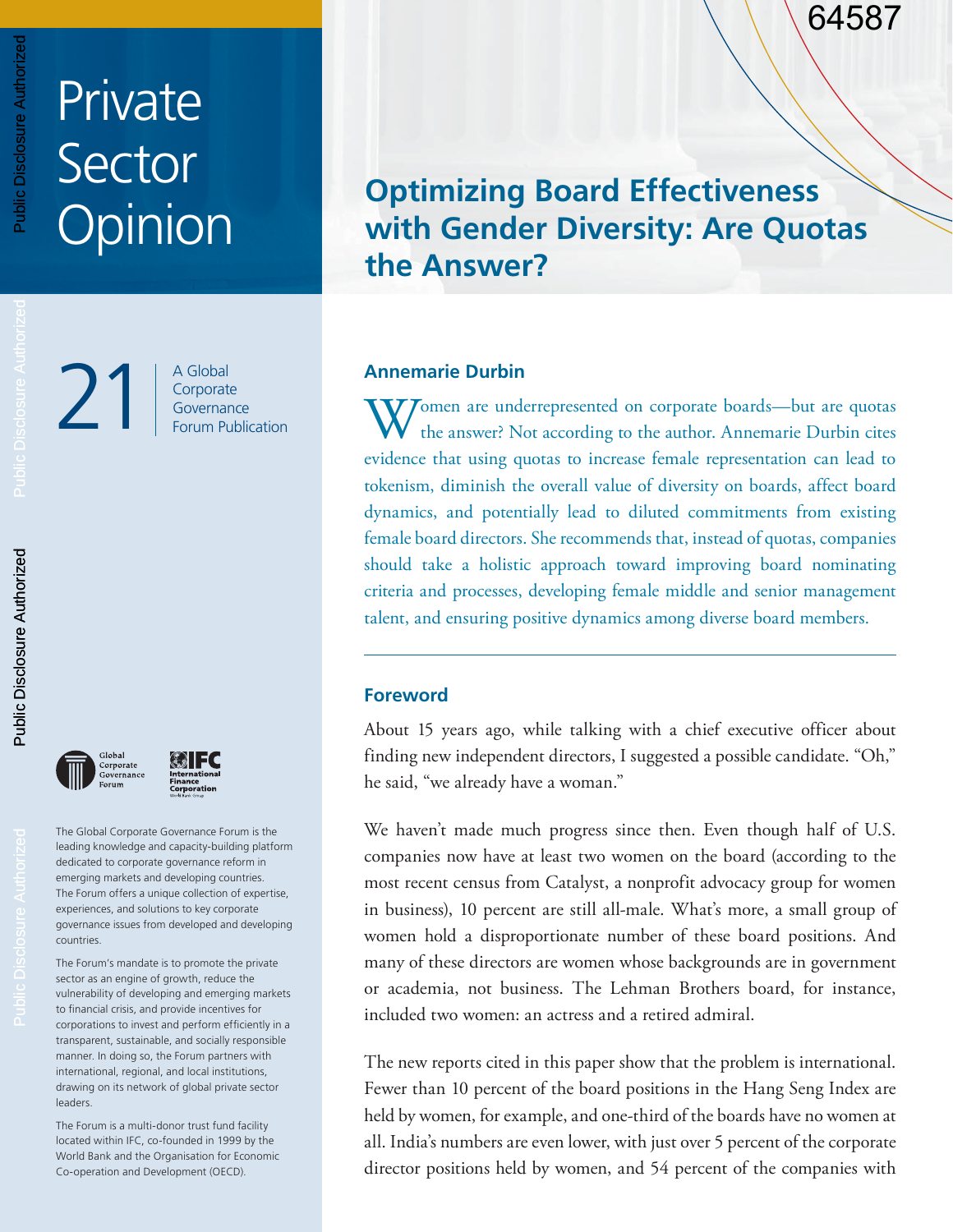no women on the board. In both countries, as in the United States, some women have multiple directorships, so the actual number of women directors is even smaller than the statistics indicate.

Tellingly, the women interviewed for the Hong Kong and India reports said that they had not sought the positions. Of the Hong Kong interviewees, "only one or two of them had used their role on boards' committees to raise questions related to gender diversity, and this was of the company, rather than at the board level." Their only advice to women who want to serve on boards was too general to be of much help: "to be successful nothing can replace hard work and simply being good at what you do." The Indian female directors did not have any more specific or practical advice to offer, just that women should "be confident and take proactive steps to equip themselves to take up the opportunity."

Gender diversity on boards is a global challenge. The authors cite a report by the United Kingdom's former labor minister, Lord Mervyn Davies, who is sharply critical of the underrepresentation of women on the boards of the FTSE companies. The country with the worst record is Italy, where two-thirds of corporate boards are all-male. My firm, GovernanceMetrics International, found that a full third of the 989 companies we rate in industrial Europe lack any female board members. Only 1 out of 20 has more than three.

Lord Davies explains why this is unacceptable:

When women are so under-represented on corporate boards, companies are missing out, as they are unable to draw from the widest possible range of talent. Evidence suggests that companies with a strong female representation at board and top management level perform better than those without and that genderdiverse boards have a positive impact on performance.

The next generation of women directors will have to do more than just develop their skills and work hard. In her article, "Beyond Optics: Why Board Diversity Really Matters" (WomenMakeNews.com), business consultant Lucy P. Marcus says that diversity of age, gender, nationality, and expertise is important at every level of a company's operations:

Healthy businesses need comprehensive diversity. Without it there is no independence of thought or action, and no way to keep in touch with the pulse of the stakeholders of today. By the same token, diversity is not a static one-time result that boards need to achieve, but one that poses a constant challenge of renewal.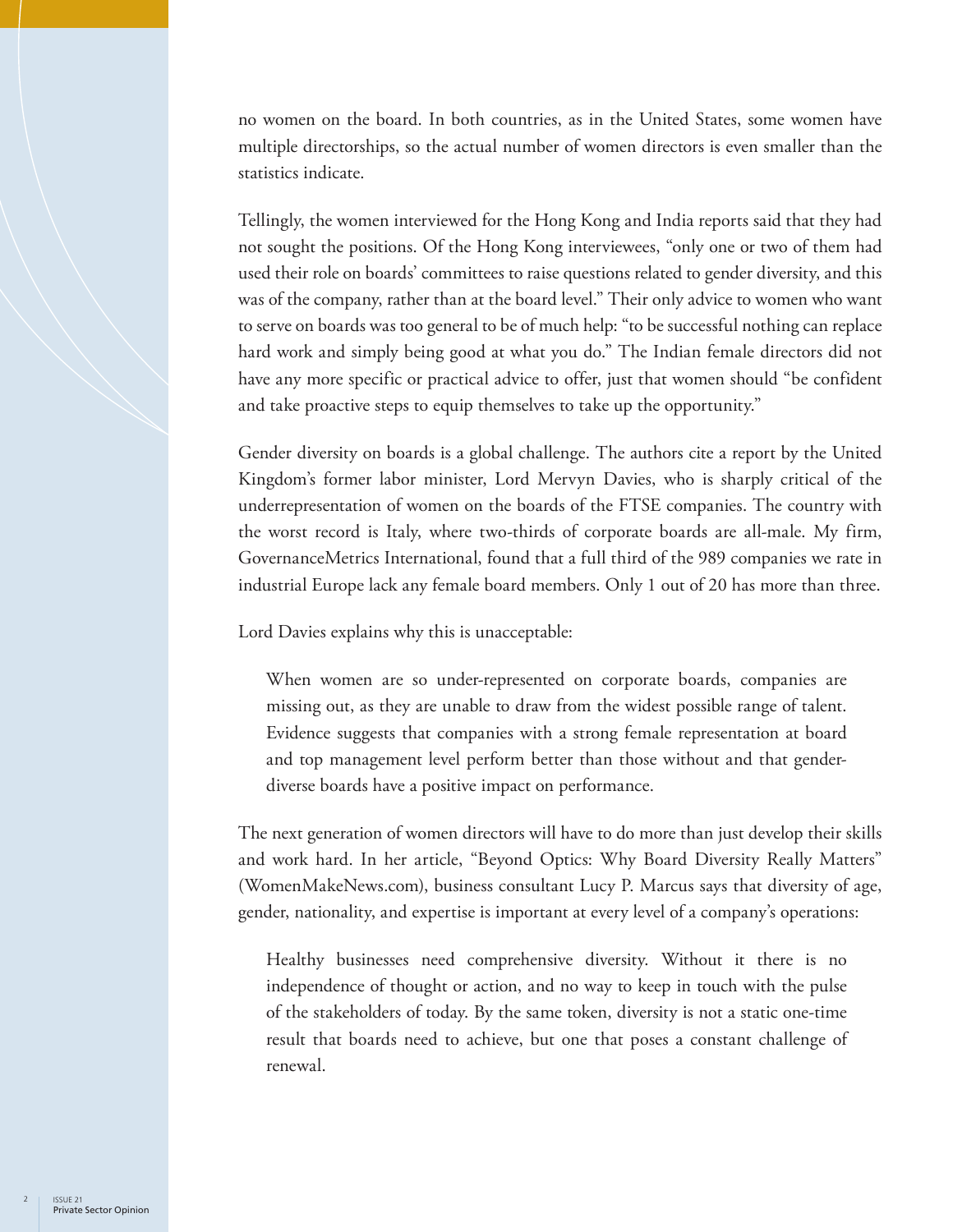So, how do we get there? There is no general agreement. Spain, France, and Norway impose or are contemplating imposing quotas on boards, but the United States, Hong Kong, and India have no plans to require a specific number of women directors.

In their thoughtful analysis, the authors suggest alternatives to quotas, which they characterize as "short-term solutions with long-term challenges." They favor an approach that is slower but more sustainable—and leads toward a point when no one will think, "We already *have* a woman."

> Nell Minow *Nell Minow Director of GovernanceMetrics International (formerly The Corporate Library).*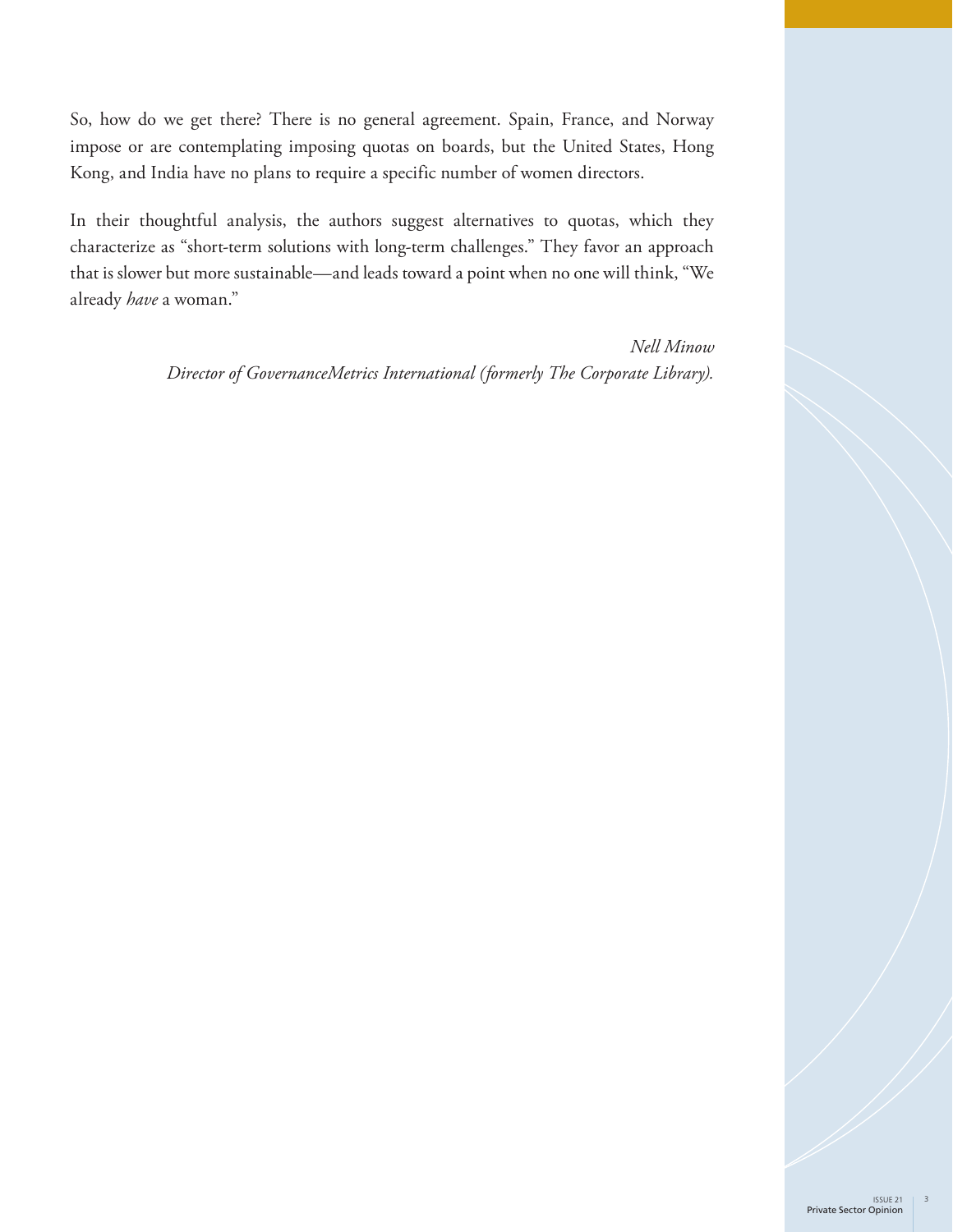### **Optimizing Board Effectiveness with Gender Diversity: Are Quotas the Answer?**

Annemarie Durbin Group Company Secretary, Standard Chartered Bank

#### **Women remain underrepresented on corporate boards around the globe.**

Despite research that demonstrates the positive impact of diversity on performance, businesses have yet to make significant progress toward narrowing the gender gap on corporate boards. Female representation on boards varies from country to country, from as low as 0 percent in Morocco and Peru or 0.9 percent in Japan<sup>1</sup> to 34 percent in Norway<sup>2</sup> (see Exhibit 1). According to GovernanceMetrics International, in a study that comprised 4,200 companies, women represent 9 percent of corporate board membership globally.3

#### **Exhibit 1:** Female Representation on Corporate Boards



Data from Cranfield University School of Management and Community Business. Standard Chartered Bank: Women on Corporate Boards in India 2010.

Western markets have seen a recent focus on including women on boards, but boards of companies in emerging markets have an opportunity to leapfrog the West regarding diversity in general and gender diversity in particular.

<sup>1</sup> *Catalyst* (December 2010). "Women on Boards." http://www.catalyst.org/publication/433/women-on-boards.

<sup>2</sup> *Statistics Norway* (January 2010). http://www.ssb.no/english/subjects/10/styre\_en/tab-2010-06-11-01-en.html.

GMI (March 2010). "Women on Boards: A Statistical Review by Country, Supersector and Sector." http://www.mfdf.org/images/uploads/ blog\_files/Women\_on\_Boards\_March\_2010.pdf.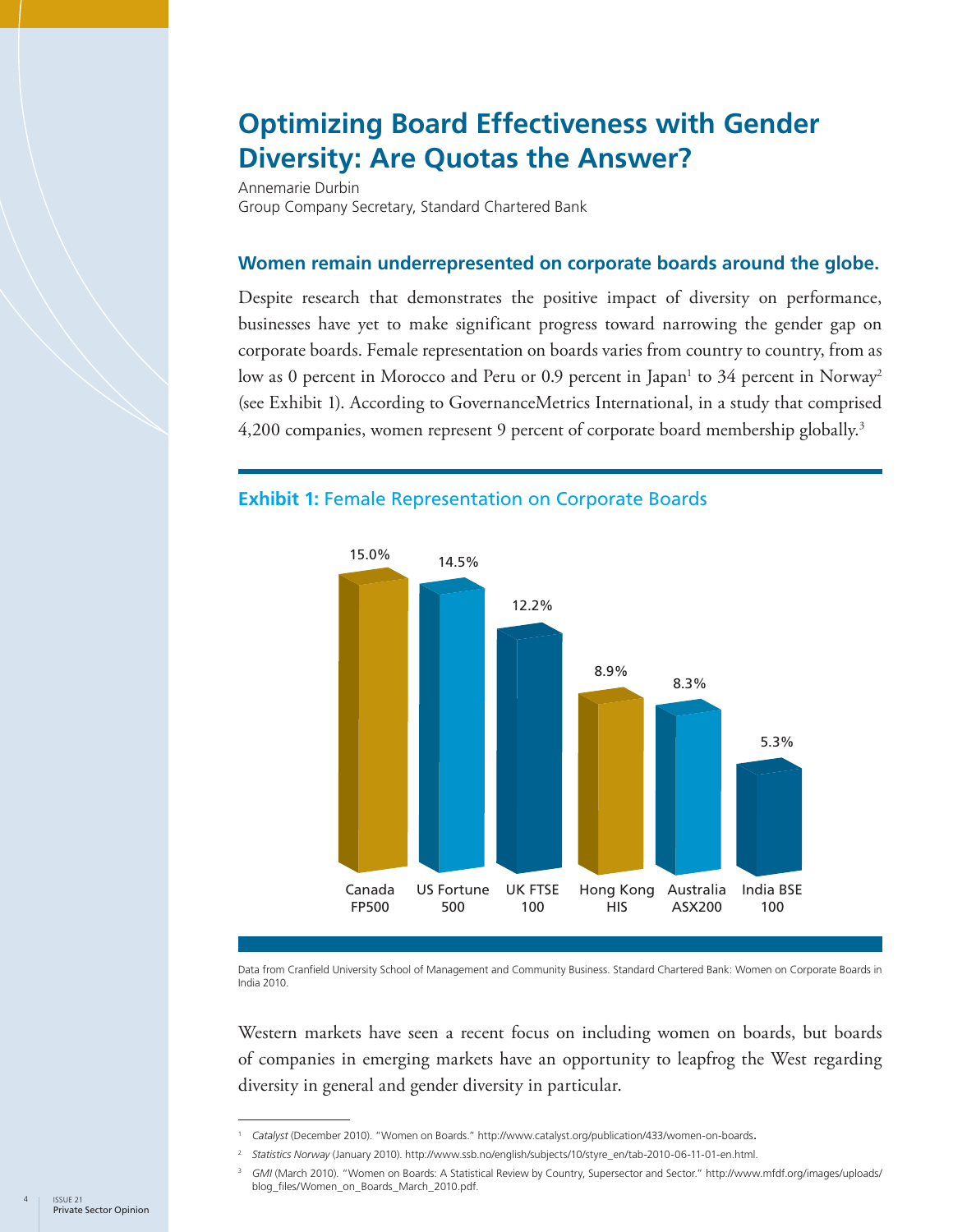At Standard Chartered Bank, we are pleased to be associated with two valuable pieces of research conducted by Community Business<sup>4</sup> together with Cranfield School of Management on the topic of women on boards in Hong Kong and in India. These reports were published to raise awareness about gender diversity at the board level and to encourage business leaders to assess the composition of their boards and how to have them more accurately reflect their marketplaces and stakeholders.

The Hong Kong research looked at the representation of women on the boards of Hang Seng listed companies in 2009. It shows that only 52 out of 585 directorships (8.9 percent) are held by women. Of the 42 companies, 14 have all-male boards. Of note, all of the women holding nonexecutive director positions who were interviewed said that they had been invited to take on the role and had not sought it out themselves. Many of those interviewed also noted that their community involvement had helped them widen their networks and acquire experience relevant to their board positions.<sup>5</sup>

Likewise, the report on India identifies women holding positions on the corporate boards of India's top 100 companies as listed on the Bombay Stock Exchange in 2010. The research found that 59 of 1,112 directorships (5.3 percent) were held by women, and 54 of the 100 companies had all-male boards. In India, female directors were on average at least five years younger than their male counterparts, and women executive directors had been with their companies twice as long as their male counterparts.

*Women also have the necessary motivation. Ninety-two percent of women in the United Arab Emirates and 85 percent of women in India said that they are "very ambitious," compared to only 36 percent of those in the United States.*

Of note, half of those interviewed for the report in India and all of those interviewed in Hong Kong had spent time either studying or working overseas.<sup>6</sup>

Despite the current underrepresentation of women on corporate boards, women in emerging markets are now entering the job market more qualified and in greater numbers than their male counterparts. Research by the Center for Work Life Policy demonstrates that the next generation of senior managers in BRIC countries (Brazil, Russia, India, China) is likely to have much stronger female representation. In 2006, 26 million female graduates alone entered the workforce in these markets. Women in the BRIC markets are also starting to control more of the world's finances; women-earned income has been growing at 8.1 percent, compared to 5.8 percent for men.<sup>7</sup>

<sup>4</sup> Community Business is a membership-based nonprofit organization dedicated to advancing corporate social responsibility in Hong Kong.

<sup>5</sup> Shalini Mahtani, Kate Vernon, and Ruth Sealy (November 2009). "Women on Boards: Hang Seng Index 2009." Cranfield University School of Management and Community Business. http://www.communitybusiness.org/images/cb/publications/2009/WOB.pdf.

<sup>6</sup> Aparna Banerji, Shalini Mahtani, Ruth Sealy, and Susan Vinnicombe (September 2010). "Standard Chartered Bank: Women on Corporate Boards in India 2010." Cranfield University School of Management and Community Business. http://www.communitybusiness.org/images/ cb/publications/2010/WOB\_India.pdf.

<sup>7</sup> Sylvia Ann Hewlett (March 8, 2010). "Why Women are the Biggest Emerging Market." Bloomberg.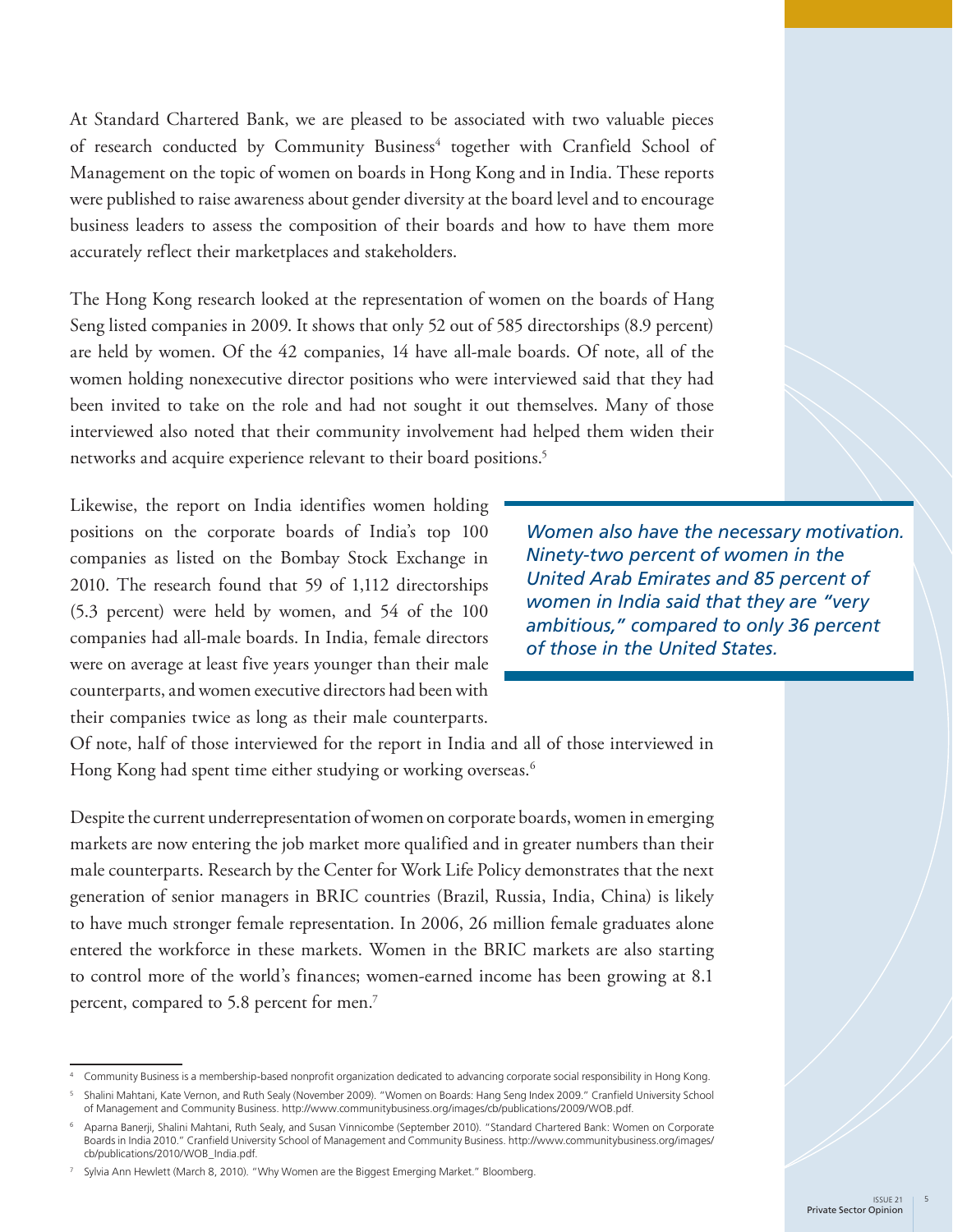*Although women and men enter the workforce equally represented in developed countries, women tend to drop out at a rate two to three times higher than men as they move up to more senior levels.* 

Women also have the necessary motivation. Ninetytwo percent of women in the United Arab Emirates and 85 percent of women in India said that they are "very ambitious," compared to only 36 percent of those in the United States (see Exhibit 2). Women are also starting to show stronger representation at senior management levels in many emerging economies. For example, 19 percent of chief executive officers in China are women, compared to only 5 percent in the United States.<sup>8</sup>

Having significantly more women succeed in senior executive positions is critically important, because it provides a stronger pipeline for female representation on boards in both executive and nonexecutive roles. Although the statistics from BRIC countries are heartening, it will be important for these countries to learn from the experiences in the West where, despite high representation of females at junior and middle levels of many organizations, there still is a substantial decline in this proportion at the senior levels. Although women and men enter the workforce equally represented in developed countries, women tend to drop out at a rate two to three times higher than men as they move up to more senior levels.<sup>9</sup>





Data from Center for Work Life Policy. Battle for Female Talent in Emerging Markets. 2010.

<sup>8</sup> *Grant Thornton International Business Report 2011.* "Survey report: Women holding senior management positions increases in China" (Press Release). http://www.grantthornton.cn/press.web.ViewPressReleaseDetail.do?pressReleaseId=49&localeId=en.

<sup>9</sup> PricewaterhouseCoopers (March 2008). "The Leaking pipeline: Where are our female leaders? 79 women share their stories." http://www. pwc.com/en\_GX/gx/women-at-pwc/assets/leaking\_pipeline.pdf.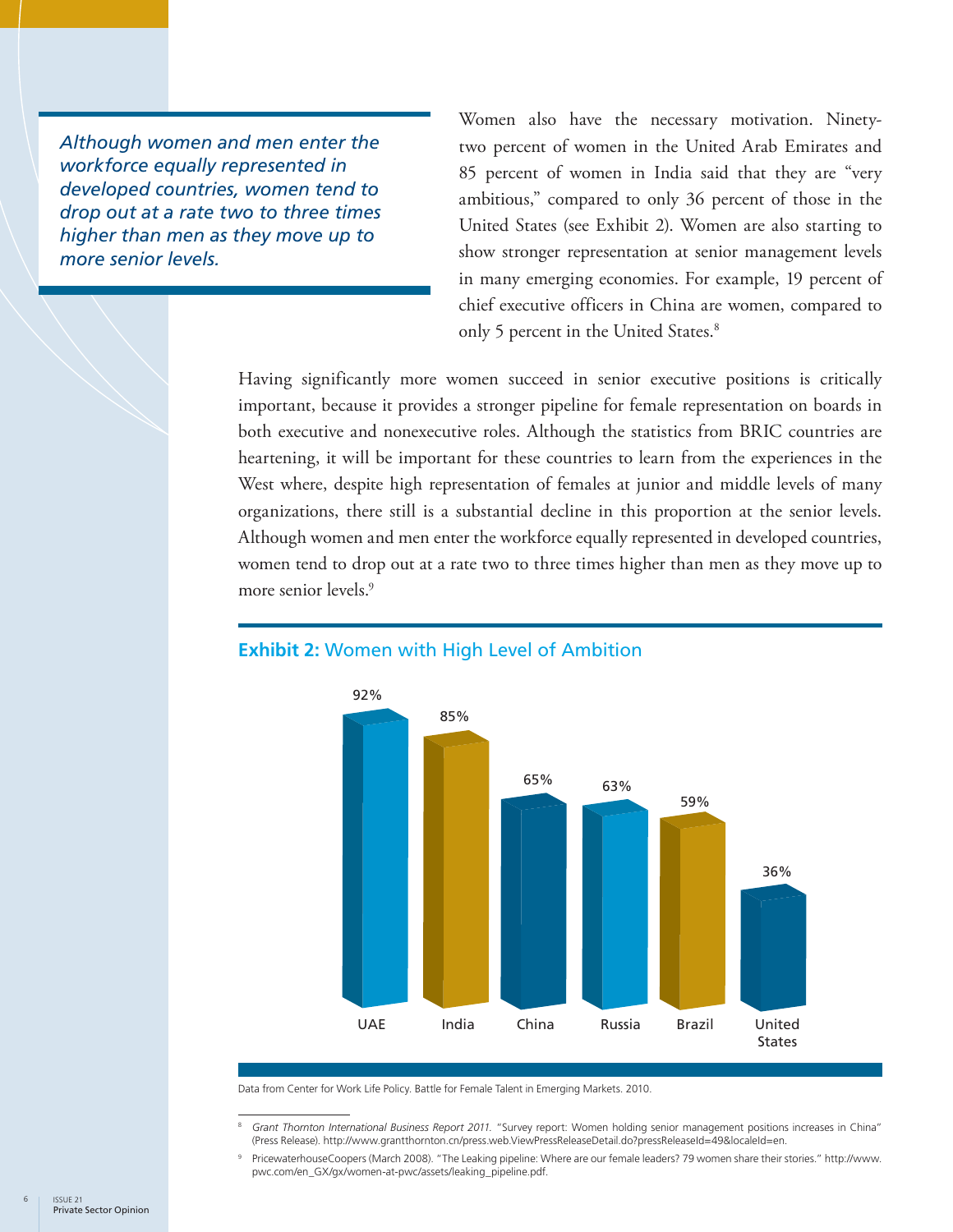It is widely agreed that female representation on corporate boards should increase, because women represent 45 percent of the global workforce.<sup>10</sup> However, representation at senior levels lags, and natural increases in board-level diversity are sluggish at best. At the current speed, progress will continue but at a very slow pace. In 2010, for example, there were 135 new appointees to boards of FTSE 100 Index companies in the United Kingdom, with only 13.3 percent of the appointments going to women.<sup>11</sup> Women interviewed for the "Women on Boards: Hang Seng Index 2009" report felt that there is a large pool of female candidates available for board positions in Hong Kong, but companies need to look beyond their traditional criteria to find them.<sup>12</sup>

Globally, a number of countries are witnessing some progress in the representation of women on boards, but much of this progress is due to government action and requirements (such as in Norway and Australia). Ten countries have taken legislative action to increase the numbers of women on boards,<sup>13</sup> including a variation of a quota system in four countries.<sup>14</sup>

#### **Gender-diverse boards are more effective.**

The importance of gender diversity to corporate boards is increasingly recognized. There are real business benefits to be gained. A mounting body of research demonstrates that board diversity helps companies access the widest talent pools, respond more effectively to the market, and achieve improved financial performance.<sup>15</sup> In addition, in a volatile economic climate, companies have an opportunity to renew trust and confidence in the market. Diverse perspectives help bring more clarity to board discussions and decisions and help assure that the status quo is challenged. Research shows that including at least three female board members improves the tone and responsibility of boards,<sup>16</sup> and it also increases the focus on risk management.

<sup>10</sup> Rob Goldsmith (January 2010). "Smart Economics: Investing in Working Women." INSEAD Knowledge. http://knowledge.insead.edu/ economics-working-women-100127.cfm.

<sup>11</sup> Susan Vinnicombe, Ruth Sealy, Jacey Graham, and Elena Doldor (2010). "The Female FTSE Board Report 2010: Opening up the Appointment Process." Cranfield School of Management. http://www.som.cranfield.ac.uk/som/dinamic-content/research/documents/ FemaleFTSEReport2010.pdf.

<sup>&</sup>lt;sup>12</sup> Mahtani, Vernon, and Sealy.

<sup>&</sup>lt;sup>13</sup> Goldsmith; Vinnicombe et al.; and Catalyst.

<sup>14</sup> Catalyst.

<sup>15</sup> Lord Mervyn Davies (February 2011). "Women on Boards." http://www.bis.gov.uk/assets/biscore/business-law/docs/w/11-745-women-onboards.pdf.

<sup>&</sup>lt;sup>16</sup> McKinsey & Company, Inc. (2007). "Women Matter: gender diversity, a corporate performance driver."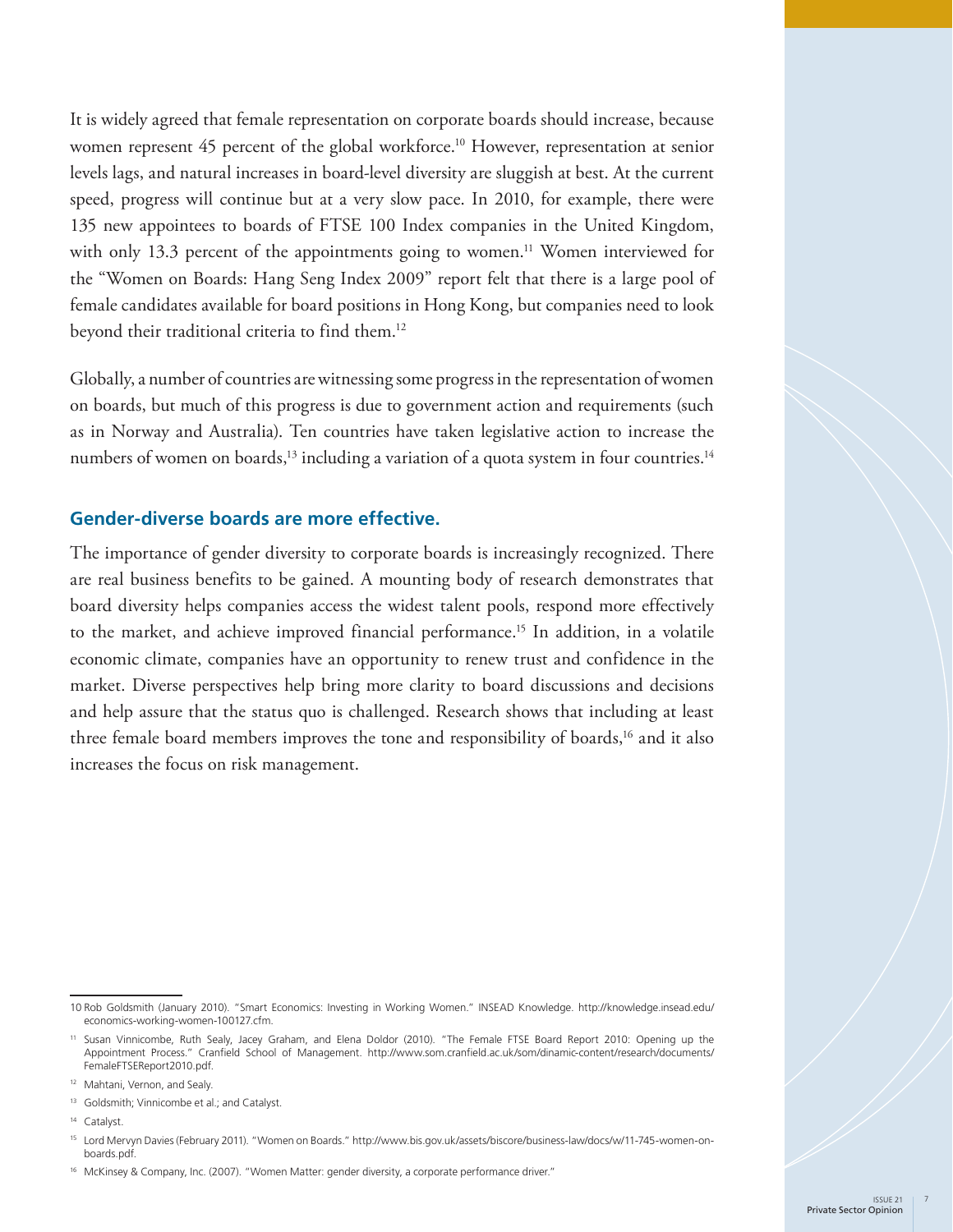Furthermore, women now represent a growing proportion of the consumer base, even in industries where buyers are traditionally male.17 Women already control US \$20 trillion of consumer spending, and this number is anticipated to reach US \$28 trillion by 2014.18 It follows that an increased female presence on the board could help ensure that it accurately reflects the customers and markets that the organization serves.

#### **Quotas offer a short-term solution with long-term challenges.**

Obviously, imposing quotas will change the proportion of female representation on boards, but does this create a reliable long-term solution that benefits companies and their shareholders?

*Quotas offer a swift solution that pushes companies to comply but does not necessarily allow them the opportunity to ensure the best fit for board positions.* 

Quotas offer a swift solution that pushes companies to comply but does not necessarily allow them the opportunity to ensure the best fit for board positions. Quotas can also contribute to tokenism: women appointed to boards can feel as though they were appointed merely to raise the numbers, and consequently they feel less credible and less empowered to contribute. Also, existing female directors can feel that

they will be seen as being part of a quota system rather than having been appointed based on merit. Such potential dynamics are unlikely to create conditions conducive to improved governance and improved board effectiveness.

An increasing body of research demonstrates that board diversity—including by gender, nationality, skills, and experience as well as board tenure—leads to better business results (also discussed in another Forum PSO piece).19 However, it is important to consider how a single-minded focus on gender may be detrimental to other strands of diversity (age, geographic representation, ethnicity, and so on) and to the value these areas of diversity also offer. There is no formula for effective board composition, and prescribing any aspect of a board's composition just makes it more difficult to achieve an overall effective board.

*Quotas can also lead to women taking more than one board position, which could possibly dilute their commitment to each of the boards they serve on.*

Many nonmeasureable factors also contribute to a board's effectiveness, the most important of which are chemistry and compatibility among diverse board members. Nominating committees must consider how a candidate will work with the rest of the board for the group as a whole to create the most value. This means that nominating committees

should avoid appointing a person with one single attribute merely to fill a quota rather than choosing the person who is best fit for the role.

<sup>17</sup> Ibid.

<sup>&</sup>lt;sup>18</sup> The Boston Consulting Group (2009). "Women Want More (in Financial Services)."

<sup>&</sup>lt;sup>19</sup> Yılmaz Argüden (2010). "Diversity at the Head Table: Bringing Complementary Skills and Experiences to the Board." Private Sector Opinion #19. http://www.gcgf.org/ifcext/cgf.nsf/Content/PSO\_19.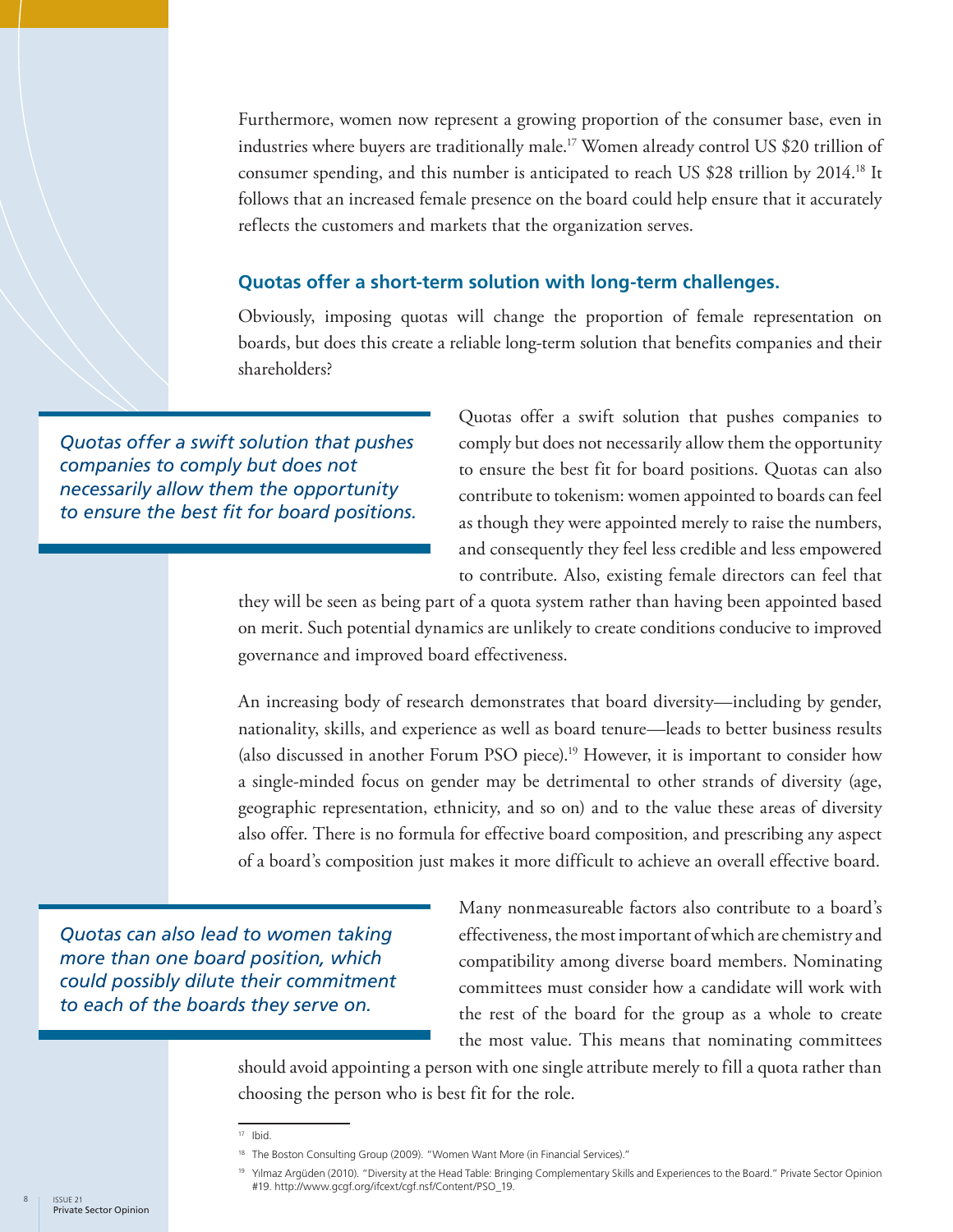Quotas can also lead to women taking more than one board position, which could possibly dilute their commitment to each of the boards they serve on. The annual time commitment required for a directorship can range from a minimum of 30 days for one position on a FTSE 100 company up to 100 days or more for a director who chairs a core board committee and sits on additional committees. Finding qualified people, men or women, who are able to dedicate such time is no small feat.

At present, 14.7 percent of the female directors of FTSE 100 boards hold more than one directorship (with at least two different companies), whereas this is true for only 10.8 percent of the male directors.<sup>20</sup> A study from 2007 in South Africa reported that 25 percent of women directors held more than one position, and five women held more than four board seats.21 On the boards of the Bombay Stock Exchange 100 companies, 11.3 percent of men and 14.6 percent of women held more than one seat, $^{22}$  and twice as many women as men (6.3 percent versus 3.2 percent) held three or more seats.<sup>23</sup> These data do not take into account additional directorships that are not on the indexes' listings, which could further amplify the gender differences.

#### **More sustainable solutions exist.**

Companies can make significant improvements to board diversity through a sharper focus on the board nomination processes, through developing female middle and senior management talent, and through ensuring positive dynamics between diverse board members.

As suggested by Lord Davies in the February 2011 "Women on Boards" report,<sup>24</sup> the processes and criteria for selecting board members, both nonexecutive directors and executive directors, need to be transparent. Companies should push those involved to look beyond their natural networks to reach new, qualified candidates, especially since many nominations, for nonexecutive directors in particular, are identified through current board members' networks. The majority of women interviewed for the "Standard Chartered

*Companies can make significant improvements to board diversity through a sharper focus on the board nomination processes, through developing female middle and senior management talent, and through ensuring positive dynamics between diverse board members.* 

Bank: Women on Corporate Boards in India 2010" report agreed that they would like to see a more formal and professional selection process for board positions.<sup>25</sup>

<sup>20</sup> Vinnicombe et al.

<sup>21</sup> Globe Women (2008). "Women Board Directors of South Africa's Top Publicly-Listed and Government-Owned Companies." http://www. globewomen.org/cwdi/country\_REPORTS/South%20africa\_report.htm.

<sup>22</sup> Banerji et al.

 $23$  Ibid.

<sup>24</sup> Davies

<sup>25</sup> Banerji et al.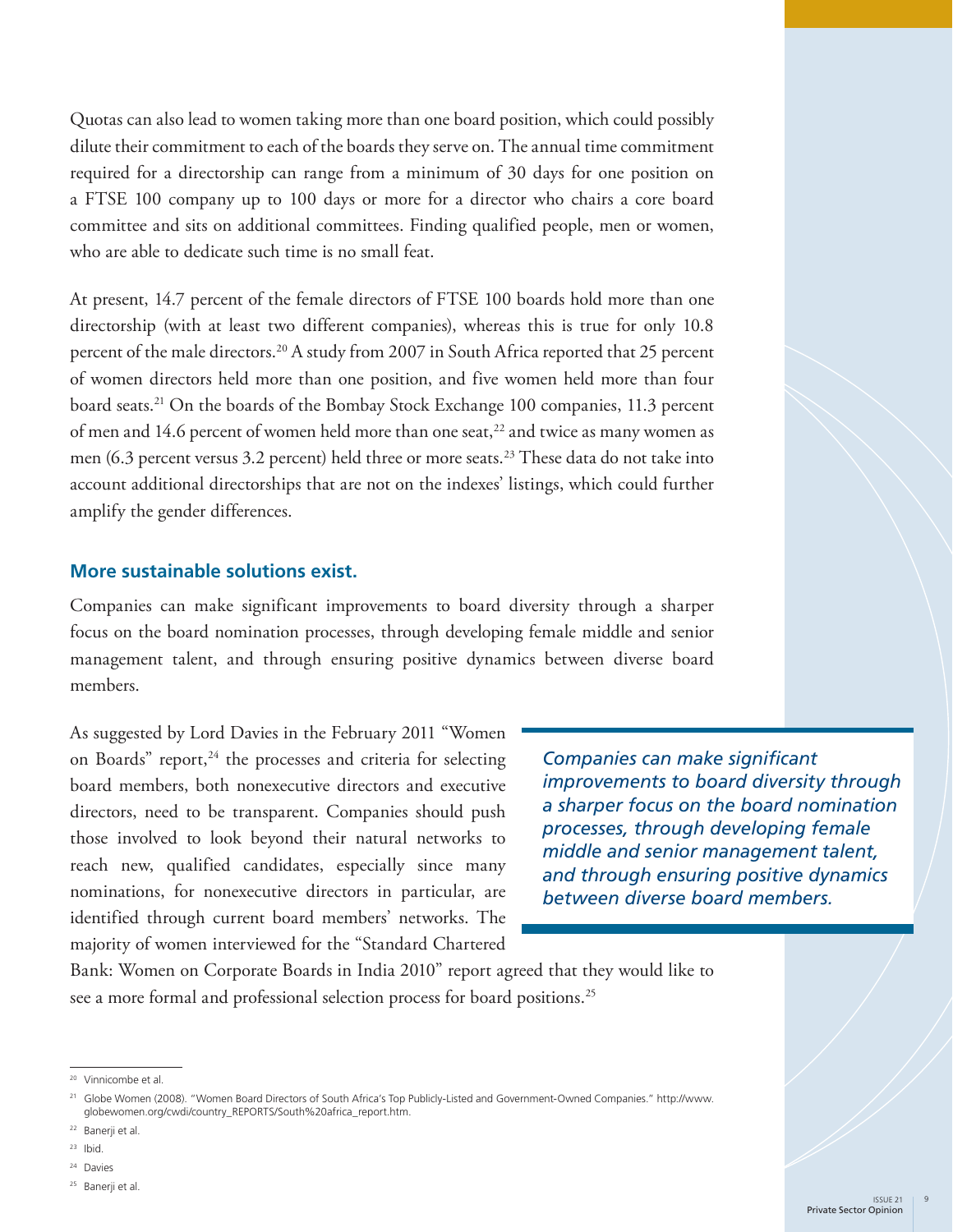Available positions can be advertised publicly to bring in more diverse candidates. Having said this, given that women are less likely to put themselves forward for such roles, this alone is not sufficient. Because many nonexecutive directors are also found through search firms, nomination committees can work with the firms to require gender diversity on each shortlist for board positions. Companies can also define criteria for board positions in ways that may naturally include more female candidates—for example, looking for candidates with different functional backgrounds (such as human resources or communications) or from different professions or industries.

Nomination committees or chairs often require candidates to have existing board experience. Many women interviewed for the "Women on Corporate Boards in India" report mentioned that there are ample successful female entrepreneurs who may not have corporate experience but would still be valuable as board directors.<sup>26</sup>

Provided that the board has a good balance of experienced nonexecutive directors, this criterion could be revisited to increase the diversity of the candidate list. A board that consists of several experienced nonexecutive directors, for example, may be able to have a small number of those who are less experienced. These "new" nonexecutive directors can be mentored by their more experienced peers, although care needs to be taken to ensure that the more experienced directors are not influencing decision making.

*Although adjusting the criteria and process for selecting new board members will ensure a more diverse candidate pool, actions also must be taken to ensure an increasing number of* strong *female executive contenders.*

Although adjusting the criteria and process for selecting new board members will ensure a more diverse candidate pool, actions also must be taken to ensure an increasing number of *strong* female executive contenders. A pipeline of female talent should be progressing toward executive committee and executive director roles. Increasing the number of women on executive management committees will naturally lead to a wider candidate pool both for executive directors of the employing organization and for

nonexecutive directors of other companies. Developing the pipeline for senior management can include mentoring and sponsorship, profiling female role models, and creating more inclusive working environments to increase retention. Helping women recognize their full potential and placing more focus on helping female middle managers gain the experience required are critical. As noted earlier, research in Hong Kong found that women had been invited to be on boards rather than seeking out the positions.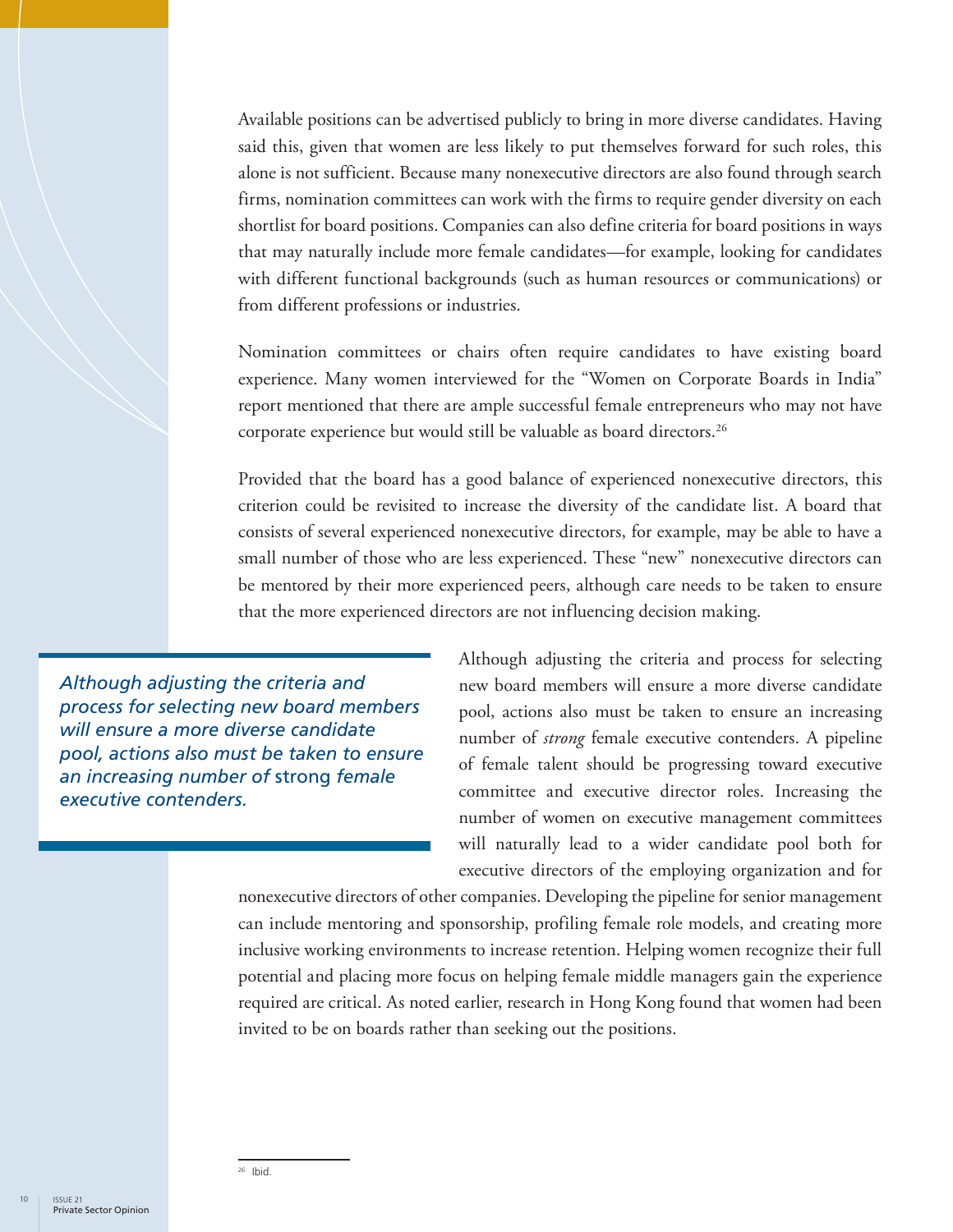A more gender-balanced board may even affect gender representation throughout the company, because organizations that have a higher number of women on their boards are more likely to hire senior female leaders.<sup>27</sup> Female executives, however, are still quite rare, with only 15 Fortune 500 companies run by women<sup>28</sup> and 5 female chief executive officers among FTSE 100 companies.<sup>29</sup>

Focusing on the diversity of the leadership pipeline is especially important for companies with a large or growing presence in emerging markets. Current trends show more women in these economies entering the job market and progressing in their careers. Companies should disclose how they are attracting and developing a more diverse talent pipeline, including but not limited to gender diversity.

Above and beyond all the elements mentioned, a critical factor to an effective board is the interpersonal chemistry and compatibility of the members, a dynamic that is dependent on the role of the chairperson. The chair's leadership is crucial to ensure the cohesiveness and integrity of the diverse team. Board chairs must be able to successfully manage a diverse group, whether it is diversity of gender, culture, geography, life situation, or experience. The chair must also build support for and a culture of diversity. Often it is the fear of the unknown that leads board nomination committees to select the "safe" candidate that resembles other board members more closely.

It is more difficult to effectively lead a more diverse board or a larger board, and yet, if the chair does this well, these boards have the potential to be far more effective than smaller, more homogenous boards.

*Above and beyond all the elements mentioned, a critical factor to an effective board is the interpersonal chemistry and compatibility of the members, a dynamic that is dependent on the role of the chairperson. The chair's leadership is crucial to ensure the cohesiveness and integrity of the diverse team. Board chairs must be able to successfully manage a diverse group, whether it is diversity of gender, culture, geography, life situation, or experience.*

<sup>27</sup> David Matsa. "Chipping Away at the Glass Ceiling: Gender Spillovers in Corporate Leadership." http://www.prnewswire.com/news-releases/closing-the-corporate-gender-gap-117501663.html.

<sup>28</sup>*CNN Money* (May 3, 2010). "Fortune 500 Women CEOs." http://money.cnn.com/magazines/fortune/fortune500/2010/womenceos/.

<sup>29</sup> Vinnicombe et al.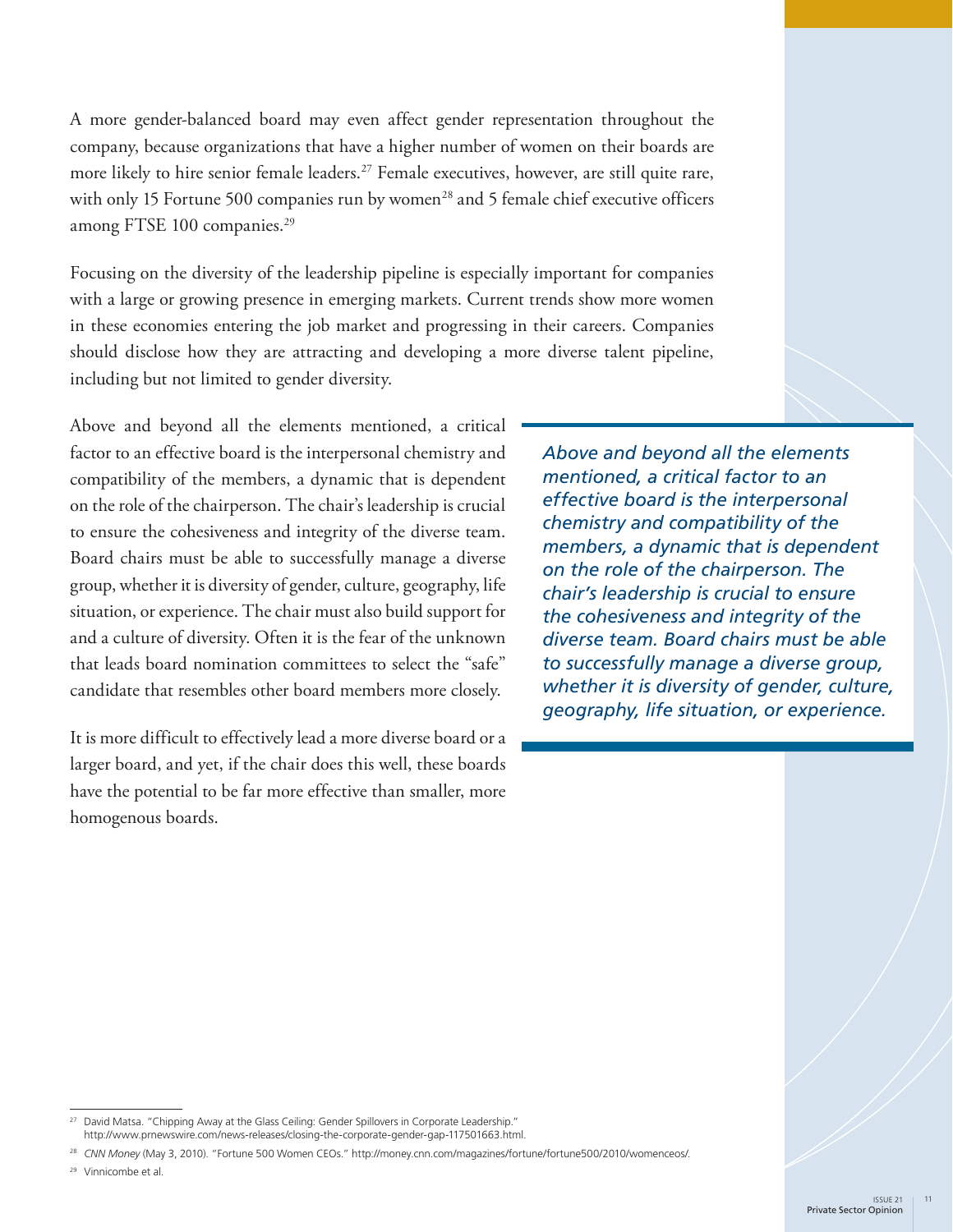#### **Summary**

Natural trends of female representation on corporate boards show positive growth, and good potential in emerging markets. However, without concerted efforts progress may be slow, and companies need to take more active steps. Quotas are a quick fix rather than a sustainable solution. Adjusting criteria and processes for board nominations, as well as strengthening the pipeline of female middle and senior management talent, will help ensure more inclusion of women in leadership positions. Ensuring that chairs have the capabilities to engage and maximize the value of a diverse board is also key. Companies must continue to consider all aspects of diversity in selecting the best possible candidates—those who will create the most value for shareholders. The mounting body of evidence presents a powerful case for building more inclusive organizations and corporate governance. Even though the pace of change without quotas may be slower, the results will be more sustainable.

#### **Case Study: Standard Chartered Bank**

Standard Chartered Bank has operated for over 150 years in some of the world's most dynamic markets. Although the bank is headquartered in London, 90 percent of its profits are from Asia, Africa, and the Middle East. Standard Chartered has a network of over 1,700 branches and outlets and 5,600 ATMs in more than 70 countries and territories. To serve our diverse customer base, the bank has developed a variety of tailored products and services in consumer/retail banking, such as the Orjon business instalment loan for women entrepreneurs, the My Dream Account for children, and Shariah-compliant financial products based on Islamic values.

The bank's board is composed of five executive directors, ten nonexecutive directors, and one chairperson. Many other companies invite only the chief executive officer and chief financial officer to sit on the board, which allows for a smaller board—and some evidence supports the view that it is easier for smaller boards to be effective. However, Standard Chartered Bank's board finds it advantageous to have a relatively large representation of executive directors. The additional executive directors provide greater expertise and bring broader, more diverse perspectives to the boardroom.

A balance of skills and experience needs to be carefully considered in board composition. As a response to the financial crisis, regulators are closely reviewing the experience of nonexecutive directors and board accountability. As a financial services company, we determined that approximately 40 percent of the board will be required to have relevant knowledge of financial services, banking, risk, finance, or accounting. Including nonexecutive directors from diverse backgrounds helps guard against the risk of "groupthink" and allows for better decision-making processes and results. This is critical to the board's effectiveness.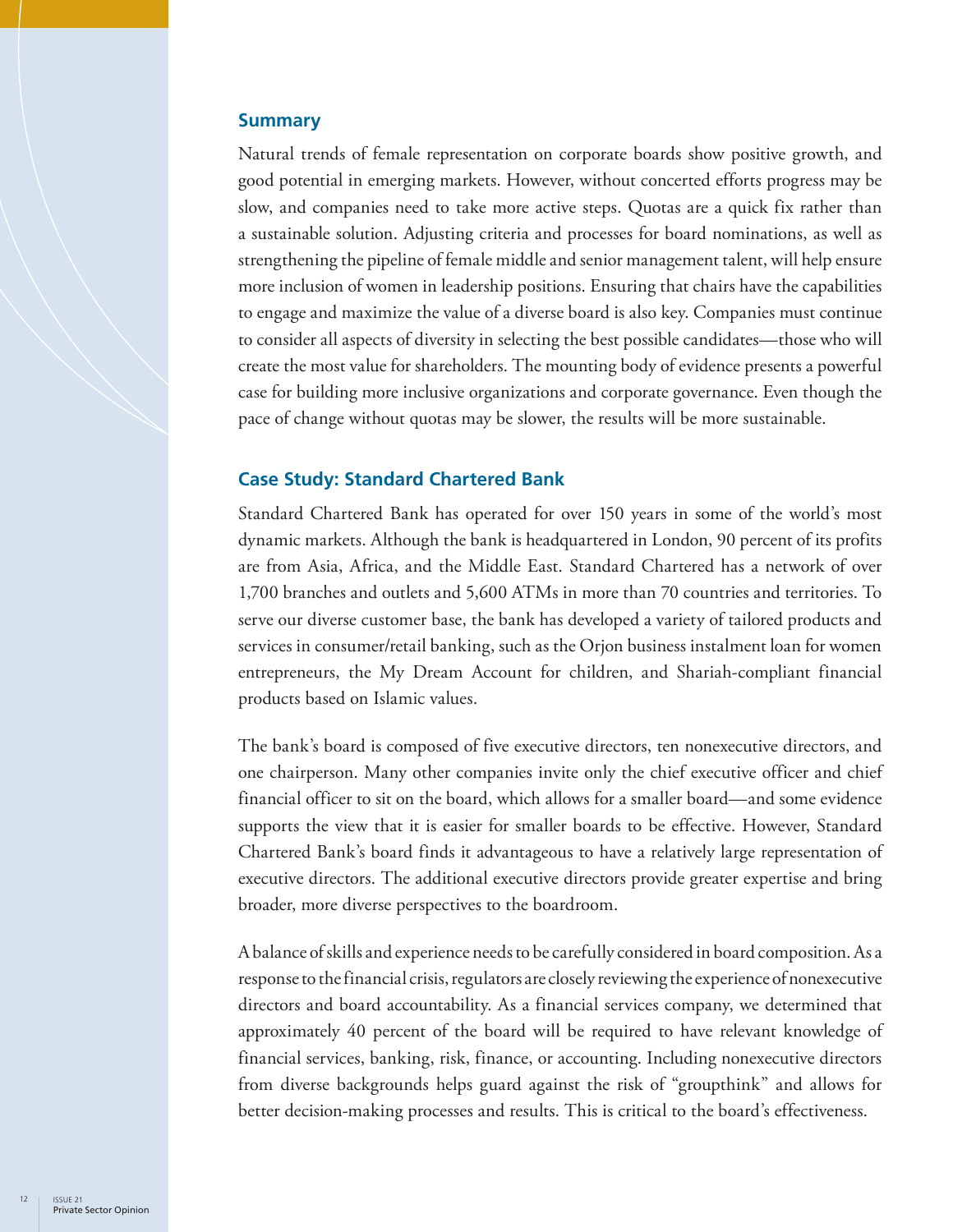As the board considers its future composition and governance, it also emphasizes gender as one strand of diversity among many. Two of the ten nonexecutive directors are women, and they were elected to the board in 2003 and 2005. Our goals for gender representation will be coupled with aims for the other strands of diversity, such as geographic representation. Most importantly, we aim to create shareholder value and enhance board effectiveness when considering board candidates.

Over recent years, the bank has increased its attention to gender diversity within the organization. Women represent 46 percent of employees in the bank overall, and we have made good progress at more senior levels. Each year, structured conversations are held to deliver an integrated, holistic, and strategic view of the bank's business, organization, and people agendas. The "Strategic People Agenda" process has included significant emphasis on diversity in particular functions, such as risk, and with strong results. The proportion of women at senior levels in the risk function has significantly increased more than threefold, to 17 percent in 2010.



#### Senior Management Female Representation in Risk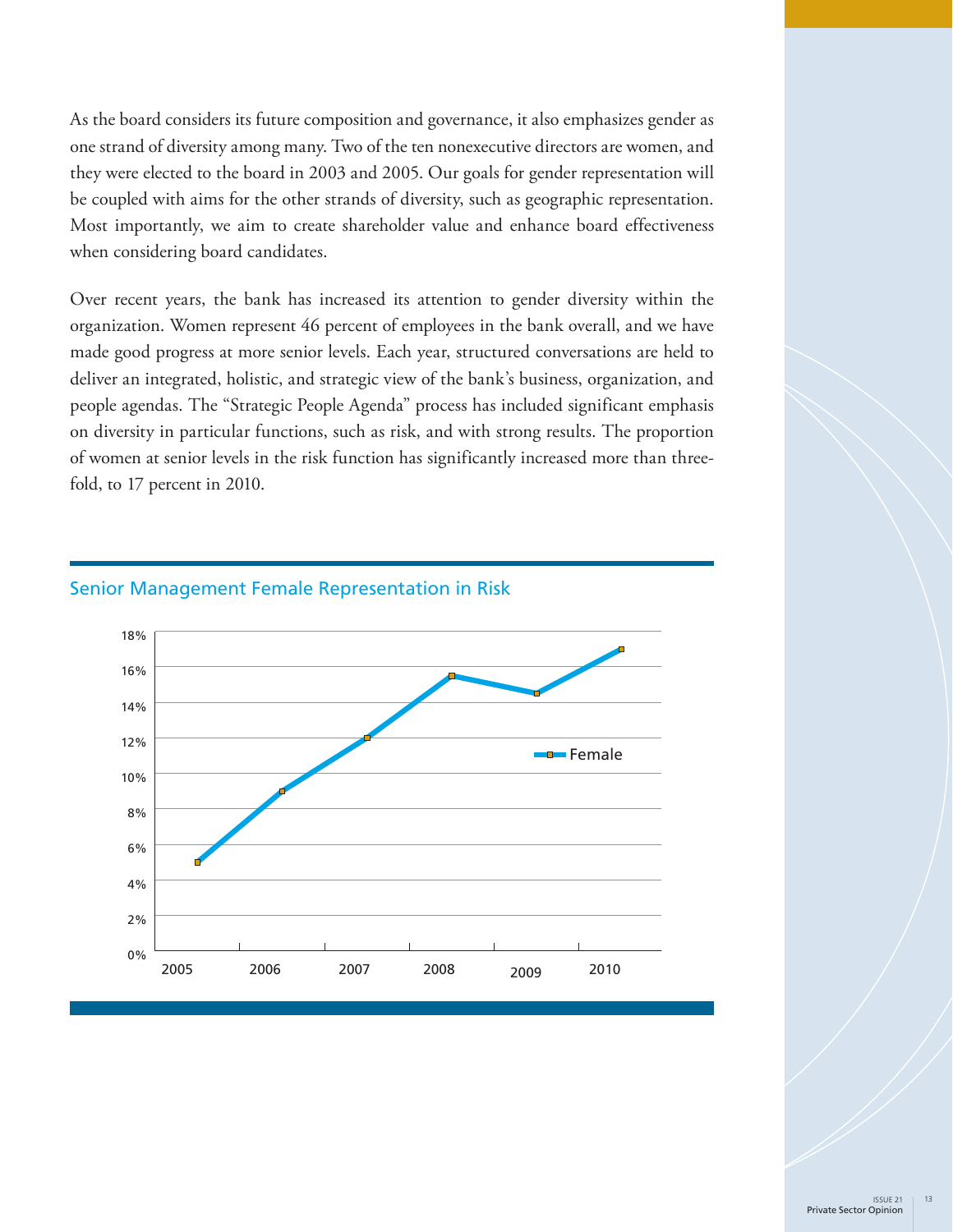The board discusses diversity on a regular basis, and directors are involved with various initiatives to improve diversity within the bank. For example, the bank's female nonexecutive directors and senior female executives serve as role models and often lead sessions with high-potential employees, sharing their experiences and perspectives.

The bank has put a specific focus on developing women at middle-management level. Initiatives have included a signature women's leadership program for high-potential women as well as mentoring and employee networks. The bank has also worked to increase the opportunity for flexible working, to retain quality employees who may be interested in alternative working arrangements.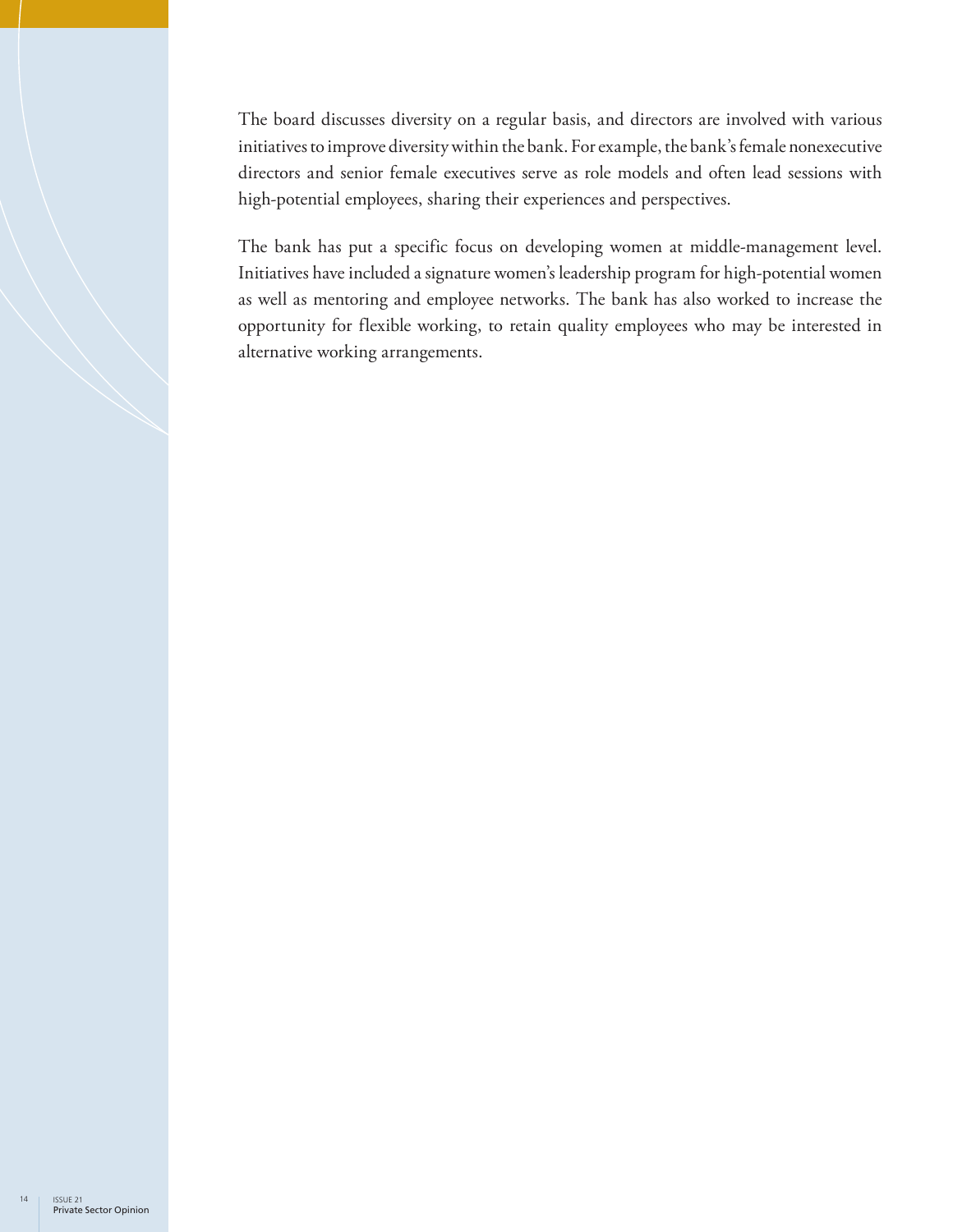#### **About the Author**

Annemarie Durbin joined Standard Chartered Bank in the United Kingdom in 1995 with a background in law and corporate finance. Since 2000, she has held positions in Philippines and Thailand and in 2006 returned to the UK.

Annemarie was appointed Group Company Secretary in September 2007 and also holds a non-executive director position with Fleming Family and Partners Ltd.

Annemarie is an ambassador for the Bank's global Diversity and Inclusion program focusing on fostering the development of diverse pools of talented individuals across the Bank and the HiV/AIDS awareness programme.

Annemarie holds a Bachelor of Laws degree and a Bachelor of Commerce degree, both from The University of Auckland. She is a barrister and solicitor of the High Court of New Zealand as well as a solicitor of the Supreme Court of England and Wales. She also holds a Masters in Executive Coaching from Ashridge Business School and is an accredited executive coach.